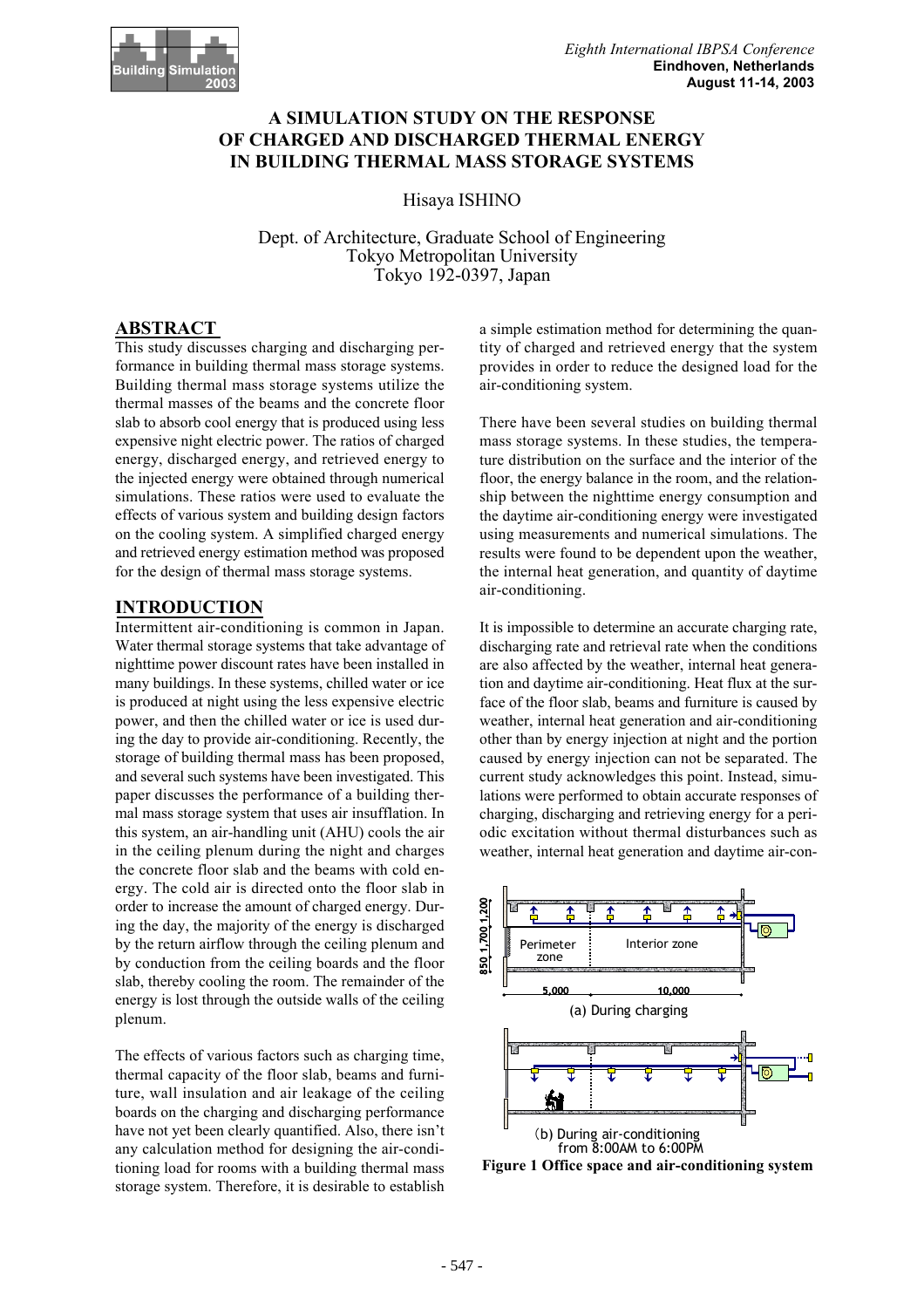ditioning.

# **METHODOLOGY**

**Figure 1** depicts the section of a typical office section that was used in the simulation analysis. The room has perimeter zone and interior zone. Cold energy is injected in the ceiling plenums of both two zones. Heat balance equations cosisting of 4 unknown air temperatures and 21 unknown surface temperatures were solved for this section. The 25 unknown temperatures are represented as points in **Figure 2**. Transient heat transfer through walls and furniture was simulated using the response factor method. The response factors for the office furniture were determined from the results of a



**Figure 2 Simulation points of temperature in the office space**

| Table 1 The conditions for the standard case |
|----------------------------------------------|
|----------------------------------------------|

| (Room description)<br>ceiling plenum<br>15kJ/m3K | +140mm concrete<br>Ceiling board: 9mm plaster board<br>Window: single glazing<br>Wall insulation: styrenefoam<br>Surface area of the beams;<br>0.3m2 per unit floor area | Floor: 6mm carpet+22mm GRC+air space<br>13mm for the exterior walls of the room,<br>50mm for the exterior and interior walls of the<br>Thermal capacity of furniture in the room;                                            |  |
|--------------------------------------------------|--------------------------------------------------------------------------------------------------------------------------------------------------------------------------|------------------------------------------------------------------------------------------------------------------------------------------------------------------------------------------------------------------------------|--|
| room volume                                      | perimeter zone volume                                                                                                                                                    | Infiltration rate: 0.2 ACH comparing to the<br>Air exchange rate between the perimeter and<br>interior zone; 20 ACH comparing to the<br>Air leakage rate through the ceiling boards;<br>0.3 ACH comparing to the room volume |  |
|                                                  | ceiling plenum [W/m2K]:<br>4.5 during air-conditioning,<br>surfaces during charging                                                                                      | Convective heat transfer coefficients in the<br>2.5 during the inoperative period, and<br>5.5 for the floor surface and 4.5 for the other                                                                                    |  |
|                                                  | (Air-conditioning system)<br>8:00AM - 6:00PM (for 10 hours)                                                                                                              | Charging time: 3:00AM - 5:00AM (for 5 hours)<br>Air-conditioning time (only air circulation);<br>Supply airflow rate: 7 ACH comparing to the                                                                                 |  |

room volume

previous experimental study (Ishino et al. 1987). Simulation program is ENV that was developed by Ishino and Kohri (1986). The conditions for the standard case are given in **Table 1**. In the standard case, the charging time is 5 hours, from 3:00 AM to 8:00 AM. The cool energy introduced to the system was maintained at a constant 100 W/m2 during the charging period. The air-conditioner was in use from 8:00 AM to 6:00 PM. It was assumed that the AHU does not cool the air or supply fresh air for ventilation during this period; it only circulates the air between the room and the ceiling plenum. Unsteady state simulations were performed on this system when energy was periodically injected during the daily charging period.

The following indices were used to evaluate the charging and discharging performance.

1) Indices of charging performance

 Charging ratio and its details (charging ratio in the floor slab, the beams, and the furniture)

 The charging ratio is the daily ratio of the total charged energy to the total injected energy.

2) Indices of discharging performance during air-conditioning

 Daily retrieval ratio and its details (daily retrieval ratio due to the returned air, the lower surface of the ceiling boards, and the upper surface of the floor and the furniture)

Hourly retrieval ratio

The retrieved energy is the portion of the discharged energy that cools the room during air-conditioning. The daily retrieval ratio is the ratio of the total retrieved energy to the total injected energy over a one-day period. The hourly retrieval ratio is the ratio of the hourly retrieved energy to the energy injected per hour.

## **RESULTS**

#### **Analysis of the Standard Case**

**Figure 3** shows the hourly change in the temperature and the energy rate on the final stable state day for the standard case. The 5-hour charging period was found to decrease the ceiling plenum temperature by approximately 15 degrees K and the room air temperature by approximately 3 degrees K. During the air-conditioning time, the discharging energy rate from the floor slab, the beams and the furniture was found to be around 24 W/m2. The amount of energy transferred to the room from the ceiling plenum during air-conditioning suggests that the amount of retrieved energy is approximately equal to the rate of discharged energy.

Energy balances were conducted for the three periods: charging time, air-conditioning time, and the inoperative time. **Figure 4** presents the results for these three periods using the standard case. As shown in **Figure 4(a)**, the charging ratios in the floor slab, beams, and furniture are 54%, 20% and 5%, respectively, resulting in a total value of 79%. Therefore, the energy loss dur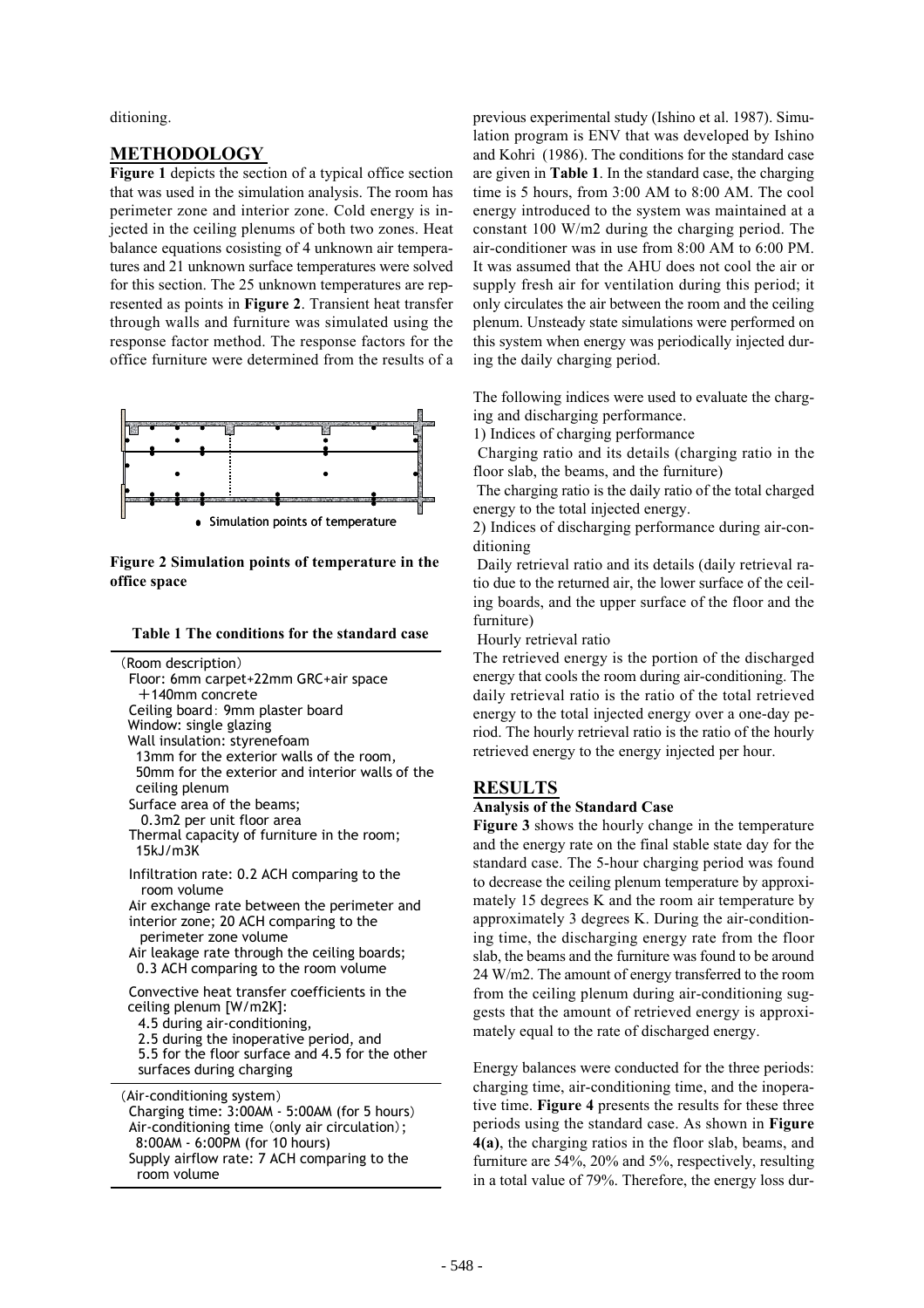ing charging is 21% of the injected energy. **Figure 4(b)** shows that the total daily retrieval ratio is 46%, with 18% coming from the upper surface of the floor, 16% from the returned air, 11% from the lower surface of the ceiling boards, and 1% from the furniture. The en-

ergy loss during the air-conditioning period is 2% of the daily injected energy. The energy discharged during the inoperative period is considered an energy loss, and was found to be 30% of the injected energy.



(c) Energy rate transferred to the room from the ceiling plenum and charged in the floor





(a) Energy balance during 5-hour charging



(b) Energy balance during air-conditioning



(c) Energy balance during the inoperative period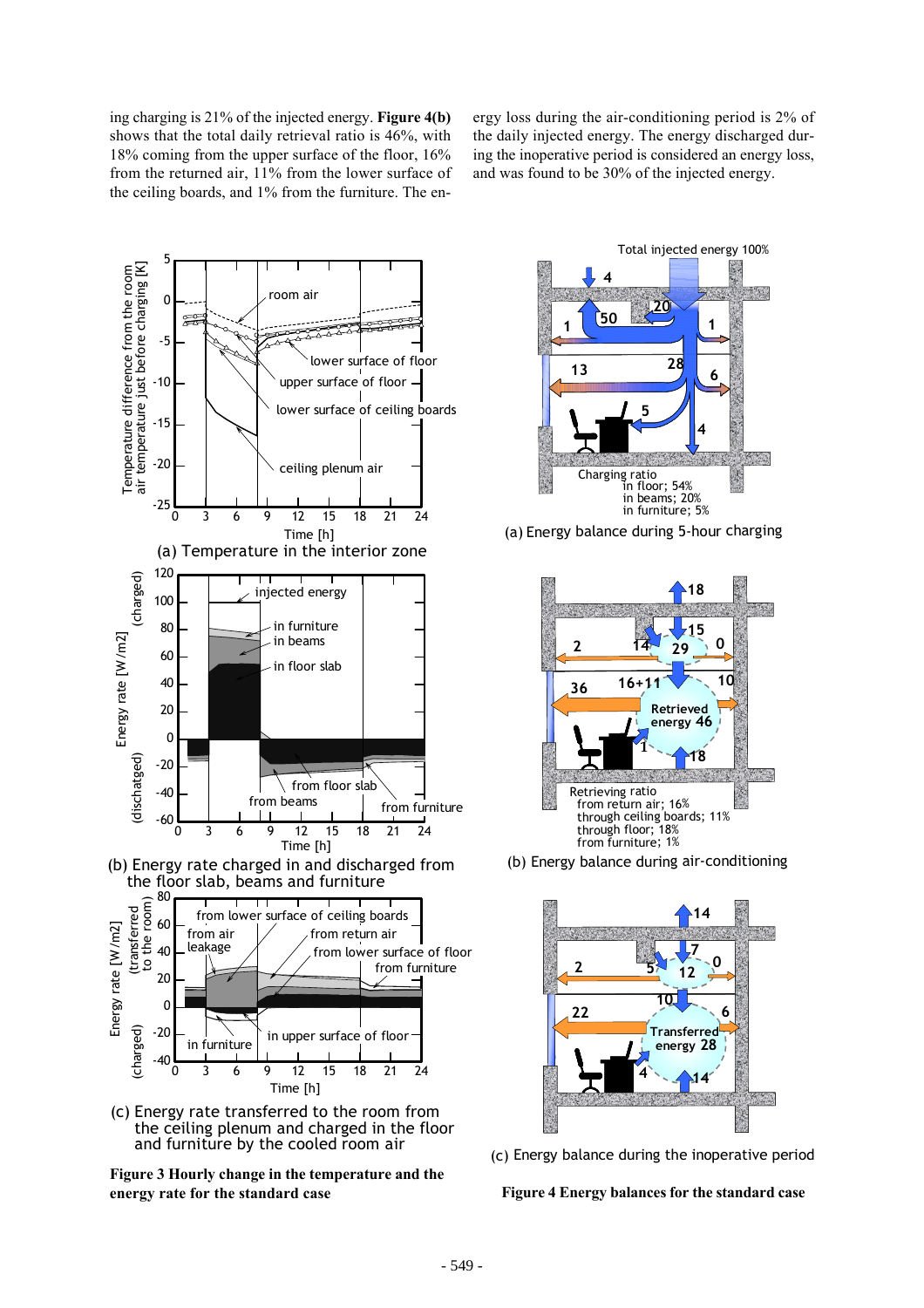#### **Effect Analysis of Various Factors**

Charging and discharging performance depend upon a variety of factors, such as charging time, thickness of the floor slab, number of beams, quantity of furniture, air leakage through ceiling boards, insulation of walls, and the convective heat transfer coefficient at the lower surface of the floor slab. The effects of these factors were determined through simulations. In the following cases, the unspecified conditions are the same as those in the standard case.

upper surface of floor

5







(c) Energy rate transferred to the room from the ceiling plenum and charged in the floor

**Figure 6 Hourly change in the temperature and the energy rate for the case with 10-hour charging**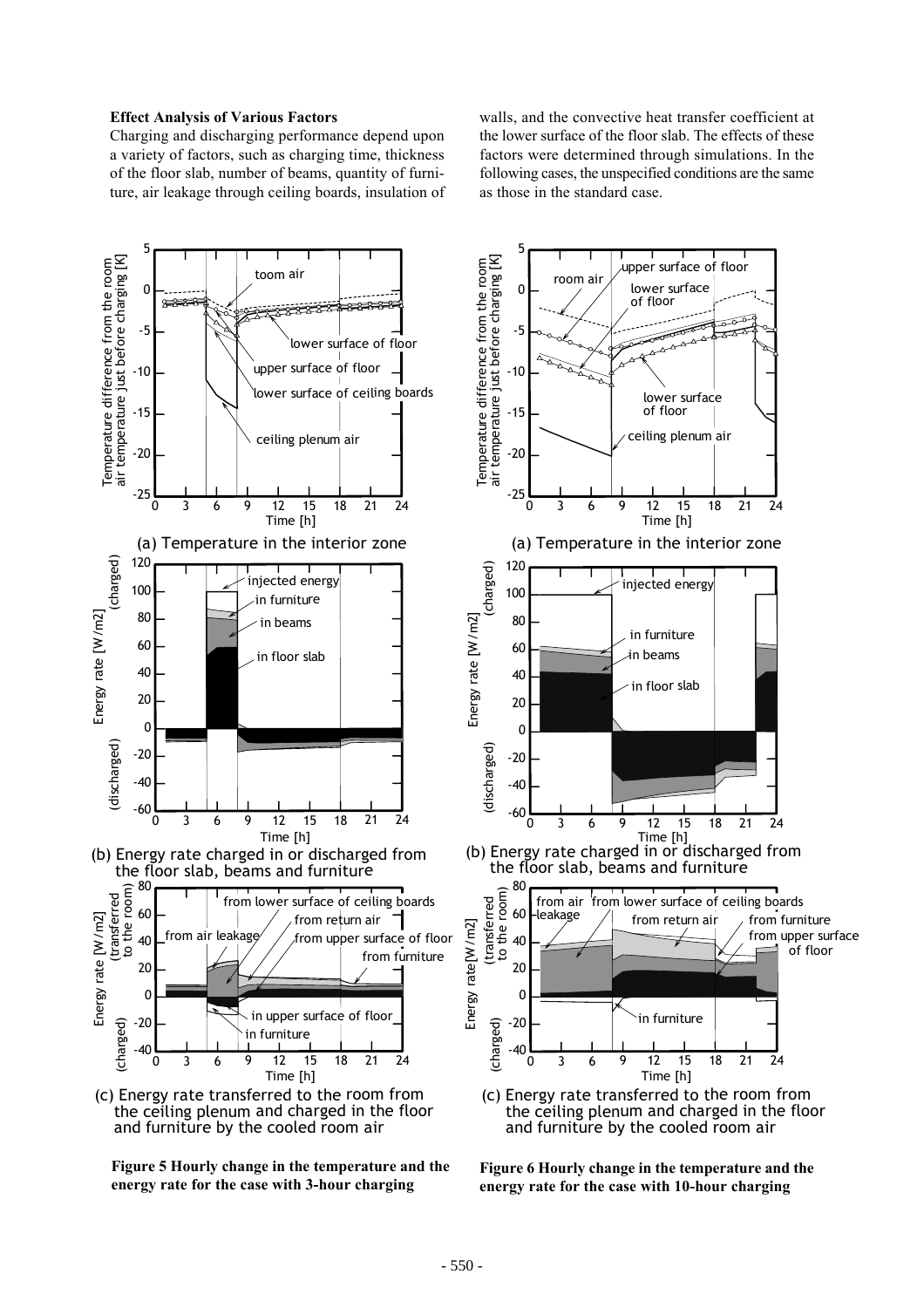

**Figure 7 Charging and retrieval ratios for the cases with different charging times and insulation grades**



**Figure 8 Charging ratios for the cases with different thermal capacity**

**Figure 9 Charging ratios for the cases with different air leakage grades of ceiling boards and different convective heat transfer coefficients at the floor slab's lower surface**

**Figures 5** and **6** show the simulation results for the cases with charging times of 3 and 10 hours, respectively. As the charging time increases, the charged energy per unit time decreases. **Figures 7**, **8** and **9** show the effects of various factors on the charging and retrieval ratios. It was found that the charging time has the greatest effect on the charging ratio. As can be seen in **Figure 7**, the charging ratio is 86% for 3 charging hours and 61% for 10 charging hours. The retrieval ratio, however, is not affected by charging time. The large amount of insulation on the room walls reduces the retrieval ratio and the limited insulation on the walls of the ceiling plenum reduces both the retrieval ratio and the charging ratio. The effects of the thermal capacity factors on the charging ratio are presented in **Figure 8**. Although the size of the beams and the quantity of furniture affect certain aspects of the charging ratio, the overall charging ratio is not

affected by these factors. This characteristic also holds for the effect of the air leakage rate through the ceiling boards and the convective heat transfer coefficient at the floor slab's lower surface on the charging ratio, as can be seen in **Figure 9**. Although the retrieval ratio coefficients are not shown in F**igures 8** and **9**, they were found to not be affected by these factors, as well. The purpose of the effect analysis is to study the characteristics of daily periodic excitation of injected energy. The charging and air-conditioning cycle is typically run for 5 days a week. **Figure 10** shows the change in the temperature and the energy rate for a standard 5 day-a-week operation. The charged energy rate is higher and the retrieved energy rate is lower on Mondays than on the other weekdays.

# **PROPOSAL OF DESIGN ESTIMATION METHOD**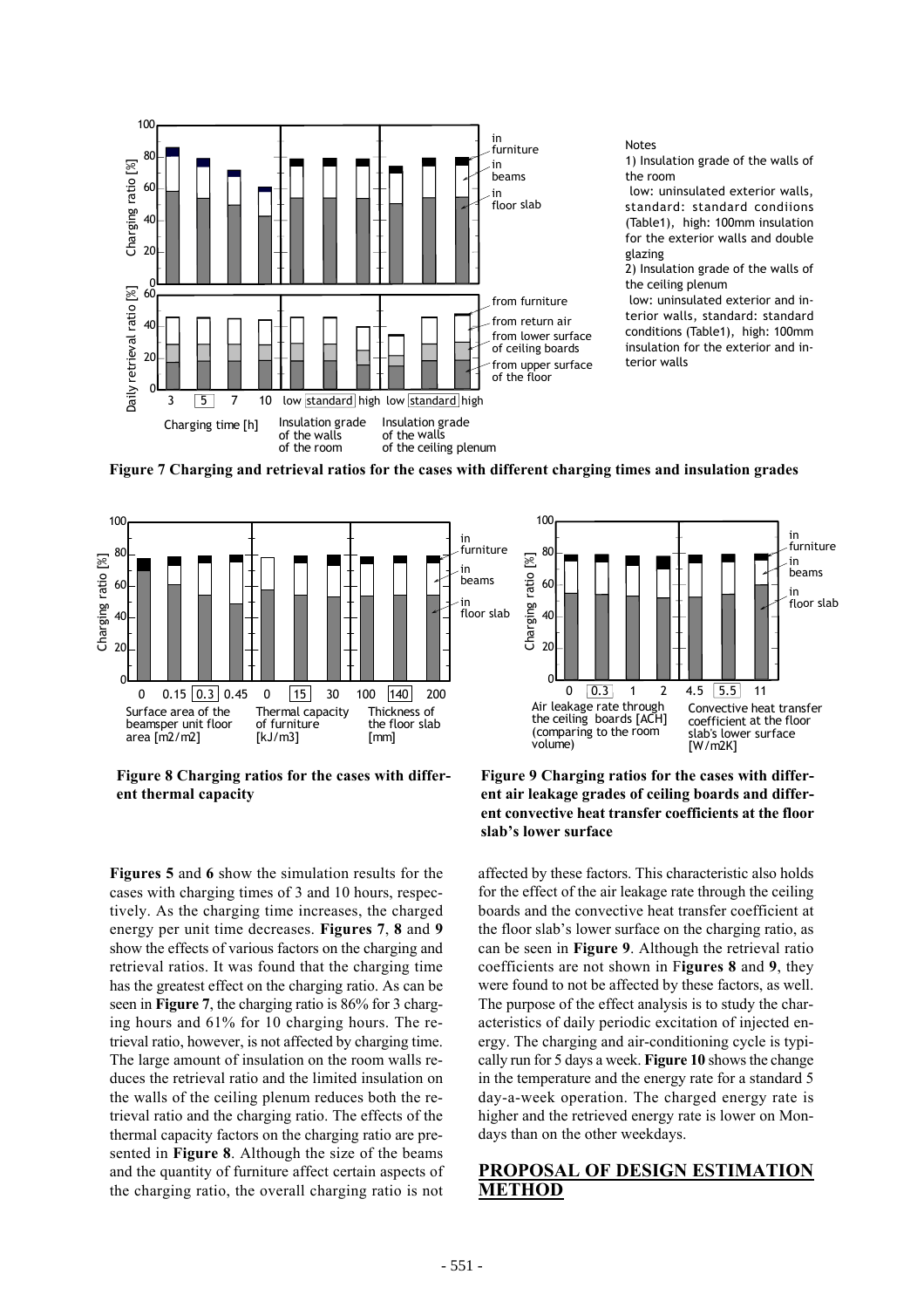

 the ceiling plenum and charged in the floor and furniture by the cooled room air

### **Figure 10 Hourly changes in the temperature and the energy rate for the standard case with operation for 5 day-a-week**

The following results were obtained from the effect analysis:

1) Charging time has a substantial impact on the charging ratio.

2) The insulation grade of the walls affects both the charged energy and retrieved energy.

3) The number of operating days in a week affects both the charged energy and retrieved energy.

A new charged energy and retrieved energy estimation method has been proposed. This method can be used for a building with an adequate level of plenum wall insulation and a typical amount of wall insulation in the room. For this method, the air-conditioning time is assumed to be 10 hours. The daily charged energy rate and the hourly retrieved energy rate can

## **Table 2 Equations for estimation of charged energy and retrieved energy**

| Daily total of charged energy rate $Q_{ST}$ [kJ]        |     |  |  |  |  |  |  |
|---------------------------------------------------------|-----|--|--|--|--|--|--|
| $Q$ st = $k$ op , st $\cdot$ $k$ st $\cdot$ $Q$ in      | (1) |  |  |  |  |  |  |
| Retrieved energy rate at time $j \, q \, r \, j \, W$   |     |  |  |  |  |  |  |
| $q_{R,j} = k_{OP,R} \cdot k_{R,j} \cdot q_{IN,AVE}$ (2) |     |  |  |  |  |  |  |
| $k$ op , st : operation factor for charging energy [-]  |     |  |  |  |  |  |  |
| $k$ s $\tau$ : charging ratio [-]                       |     |  |  |  |  |  |  |
| $\bm{Q}$ IN : daily total of injected energy rate [kJ]  |     |  |  |  |  |  |  |
| $k$ op, $R$ : operation factor for retrieved energy [-] |     |  |  |  |  |  |  |
| $k_{R,j}$ : retrieving ratio [-]                        |     |  |  |  |  |  |  |

*q IN , AVE* : average injected energy rate for charging time [W]

**Table 3 Charging ratio kst** 

| Charging time [h]                                                    |  |  |  |
|----------------------------------------------------------------------|--|--|--|
| Charging ratio kst [-] $\vert 0.82 \vert 0.77 \vert 0.72 \vert 0.65$ |  |  |  |

#### Table 4 Operation factor kop, st and kop, R

*k OP , ST* : operation factor for charged energy [-] *k OP , <sup>R</sup>* : operation factor for retrieved energy [-]

| Operation    | Conditions   | $k$ op , st | $k$ op , $R$ |  |
|--------------|--------------|-------------|--------------|--|
|              | Monday       | 1.04        | 0.86         |  |
|              | Tuesday      | 1.02        | 0.95         |  |
| 5 day-a-week | Wednesday    | 1.00        | 1.00         |  |
|              | Thursday     | 0.99        | 1.04         |  |
|              | Friday       | 0.98        | 1.07         |  |
|              | 3h-charging  | 0.97        |              |  |
| 7 day-a-week | 5h-charging  | 0.96        | 1.24         |  |
|              | 7h-charging  | 0.93        |              |  |
|              | 10h-charging | 0.89        |              |  |

be estimated for two different cases: 5 day-a-week operation and 7 day-a-week operation.

**Table 2** presents the equations for the charged energy and the retrieved energy estimation. The daily charged energy rate can be obtained by multiplying the daily injected energy rate by the operation factor  $k_{OP,ST}$  and the charging ratio  $k_{ST}$ . The retrieved energy at time *j* can be obtained by multiplying the average injected energy rate by the operation factor  $k_{OPR}$  and the retrieving ratio  $k_{R,i}$ . The charging ratios and the operation factors are provided in **Tables 3** and **4**. The hourly retrieval ratio values are provided in **Table 5**. This table also includes the room air temperature values for the standard case with a 5 day-a-week operation.

## **(Estimation Example)**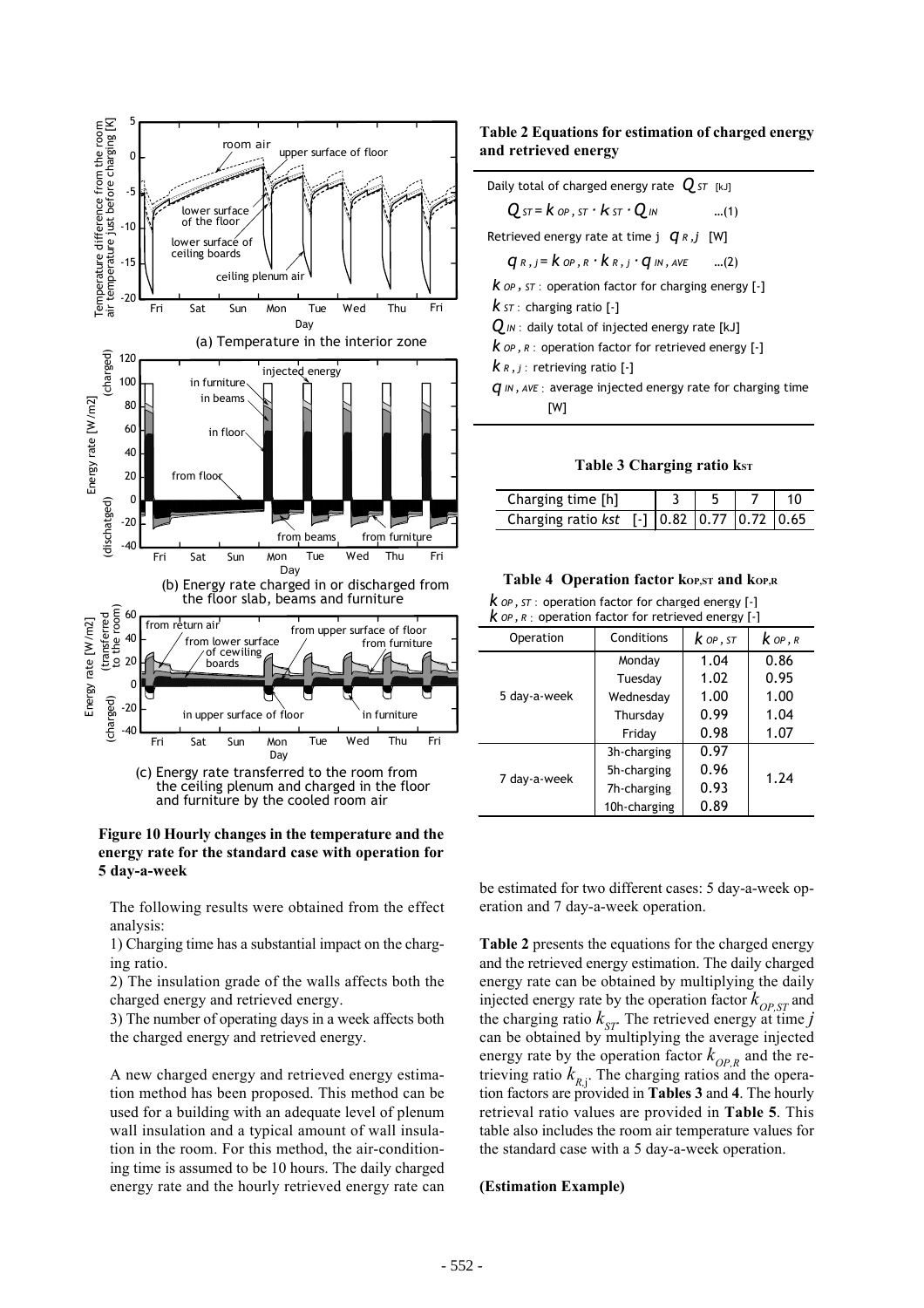#### **Table 10 Retrieving ratio kR,j for different charging time**

KR,j: (during air-conditioning) retrieval ratio at time j [-]

 (during charging and during the inoperative period) the ratio of cool energy transferred to the room from the ceiling plenum at time j to the injected energy  $[\cdot]$ 

tR: temperature decrease of room air on Wednesday due to charging for the standard case

|                         | 3-hour charging<br>5-hour charging |        | 7-hour charging    |       |        | 10-hour charging |      |        |                           |      |        |
|-------------------------|------------------------------------|--------|--------------------|-------|--------|------------------|------|--------|---------------------------|------|--------|
| Time                    | KR, j                              | tR     | Time               | KR, j | tR     | Time             | KR,i | tR     | Time                      | KR,i | tR     |
| $rac{5}{5}$             | 0.06                               | 0.0    | 3                  | 0.10  | 0.0    | 1                | 0.14 | 0.0    | $\overline{22}$           | 0.20 | 0.0    |
|                         | 0.15                               | $-0.8$ | 3                  | 0.19  | $-0.8$ | 1                | 0.23 | $-0.8$ | 22                        | 0.29 | $-0.8$ |
| 6                       | 0.16                               | $-1.6$ | $\overline{4}$     | 0.20  | $-1.6$ | 2                | 0.24 | $-1.5$ | 23                        | 0.30 | $-1.5$ |
| 7                       | 0.17                               | $-2.2$ | 5                  | 0.21  | $-2.1$ | 3                | 0.25 | $-2.1$ | 24                        | 0.30 | $-1.9$ |
| 8                       | 0.17                               | $-2.7$ | 6                  | 0.21  | $-2.6$ | 4                | 0.25 | $-2.5$ | 1                         | 0.31 | $-2.3$ |
| $\overline{\mathbf{8}}$ | 0.14                               | $-2.4$ | 7                  | 0.22  | $-3.1$ | 5                | 0.26 | $-3.0$ | $\overline{c}$            | 0.32 | $-2.7$ |
| 9                       | 0.12                               | $-2.1$ | 8                  | 0.23  | $-3.6$ | 6                | 0.27 | $-3.4$ | 3                         | 0.33 | $-3.1$ |
| 10                      | 0.12                               | $-2.0$ | $\overline{\bf 8}$ | 0.22  | $-3.6$ | 7                | 0.27 | $-3.9$ | 4                         | 0.33 | $-3.5$ |
| 11                      | 0.11                               | $-1.9$ | 9                  | 0.20  | $-3.2$ | 8                | 0.28 | $-4.4$ | 5                         | 0.34 | $-3.9$ |
| 12                      | 0.11                               | $-1.8$ | 10                 | 0.19  | $-3.1$ | 8                | 0.30 | $-4.5$ | 6                         | 0.35 | $-4.3$ |
| 13                      | 0.11                               | $-1.8$ | 11                 | 0.19  | $-2.9$ | 9                | 0.28 | $-4.2$ | 7                         | 0.35 | $-4.8$ |
| 14                      | 0.11                               | $-1.7$ | 12                 | 0.18  | $-2.8$ | 10               | 0.27 | $-4.0$ | 8                         | 0.36 | $-5.2$ |
| 15                      | 0.10                               | $-1.6$ | 13                 | 0.18  | $-2.7$ | 11               | 0.26 | $-3.8$ | $\overline{\overline{8}}$ | 0.41 | $-5.6$ |
| 16                      | 0.10                               | $-1.5$ | 14                 | 0.17  | $-2.6$ | 12               | 0.25 | $-3.7$ | 9                         | 0.39 | $-5.3$ |
| 17                      | 0.10                               | $-1.5$ | 15                 | 0.17  | $-2.5$ | 13               | 0.25 | $-3.6$ | 10                        | 0.38 | $-5.1$ |
| $18\,$                  | 0.10                               | $-1.4$ | 16                 | 0.17  | $-2.4$ | 14               | 0.24 | $-3.4$ | 11                        | 0.37 | $-4.9$ |
| 18                      | 0.07                               | $-1.2$ | 17                 | 0.16  | $-2.3$ | 15               | 0.24 | $-3.2$ | 12                        | 0.36 | $-4.7$ |
| 19                      | 0.06                               | $-1.1$ | 18                 | 0.16  | $-2.2$ | 16               | 0.23 | $-3.1$ | 13                        | 0.35 | $-4.4$ |
| 20                      | 0.06                               | $-1.0$ | 18                 | 0.12  | $-1.8$ | 17               | 0.23 | $-2.9$ | 14                        | 0.34 | $-4.2$ |
| 21                      | 0.06                               | $-0.9$ | 19                 | 0.10  | $-1.6$ | 18               | 0.22 | $-2.7$ | 15                        | 0.33 | $-4.0$ |
| 22                      | 0.06                               | $-0.8$ | 20                 | 0.10  | $-1.5$ | 18               | 0.16 | $-2.3$ | 16                        | 0.32 | $-3.8$ |
| 23                      | 0.06                               | $-0.8$ | 21                 | 0.11  | $-1.3$ | 19               | 0.14 | $-2.0$ | 17                        | 0.32 | $-3.5$ |
| 24                      | 0.06                               | $-0.7$ | 22                 | 0.11  | $-1.2$ | 20               | 0.15 | $-1.8$ | 18                        | 0.31 | $-3.3$ |
| 1                       | 0.06                               | $-0.6$ | 23                 | 0.11  | $-1.1$ | 21               | 0.15 | $-1.6$ | 18                        | 0.23 | $-2.7$ |
| $\frac{2}{3}$           | 0.06                               | $-0.6$ | 24                 | 0.11  | $-1.0$ | 22               | 0.15 | $-1.4$ | 19                        | 0.20 | $-2.2$ |
|                         | 0.06                               | $-0.5$ | 1                  | 0.11  | $-0.9$ | 23               | 0.15 | $-1.3$ | 20                        | 0.20 | $-1.9$ |

with operation for 5 day-a-week [K]

 $0.06$   $0.5$  2 0.11  $-0.8$  24 0.15  $-1.1$  21 0.21 -1.7

Notes) End of charging is at 8:00AM. Air-conditioning time is from 8:00AM to 6:00PM.

Find the total charged energy and retrieved energy at 2:00 PM on Monday. The injected energy is 80 W/m2 for 7 hours. The charging and air-conditioning cycle is operated 5 days a week.

From **Table 3**, the charging ratio  $k_{ST}$  is found to be 0.72. The operation factors  $k_{OP,ST}$  and  $k_{OP,R}$ , found from Table 4, are 1.04 and 0.86, respectively. The retrieval ratio at 2:00 AM  $k_{R_14}$  is 0.24, which was found from **Table 5**. Substituting these values into Equations (1) and (2) in **Table 2**, the total charged energy  $Q_{ST}$  and retrieved energy  $q_{R_1/4}$  are obtained. The results are displayed below.

$$
Q_{ST} = (1.04)(0.72)((3.6)(7)(80)) = 1510 \text{ kJ}
$$

 $q_{R14}$ =(0.86)(0.24)(80)=17 W

## **CONCLUSIONS**

The results from the study are summarized below. 1) For the standard 5-hour charging case, the charging ratio is 79%, with 54% of the energy absorbed by the floor slab, 20% by the beams, and 5% by the furniture. The retrieval ratio is 46%.

2) The effect analysis determined that the charging time was found to have the greatest impact on the charging ratio. The charging ratio is 86% for 3 hours of charging and 61% for 10 hours of charging. On the other hand, the thermal capacity of the floor slab, the beams, and the furniture does not affect the overall charging ratio, although it affects certain aspects of the ratio's details. The charging ratio and retrieval ratio are independent of all of the factors except charging time, wall insulation, and the number of operating days in a week.

3) A mean to improve retrieval ratio is improved thermal insulation of walls in the ceiling plenum. Improved thermal insulation of walls in the ceiling plenum and short charging time improve the charging ratio.

4) A simplified charged energy and retrieved energy estimation method, which can be used in the design of air-conditioning equipment, was proposed.

## **REFERENCES**

- Fujita H., 2002, Approximate heat load calculation of building thermal mass storage with air insufflations, Summaries of technical papers of annual meeting AIJ, pp.449-452
- Ishino H. and Kohri K., 1987, A study on the thermal effect of internal furniture in office building, Jour nal of architecture, planning and environmental en gineering (Transactions of AIJ), No.372
- Kohri K. and Ishino H., 1986, A study on total evalu ation method of thermal environment and energy consumption, Journal of architecture, planning and environmental engineering (Transactions of AIJ), No. 365, pp.40-48

Miura K. et al., 2002, Study on an air-conditioning